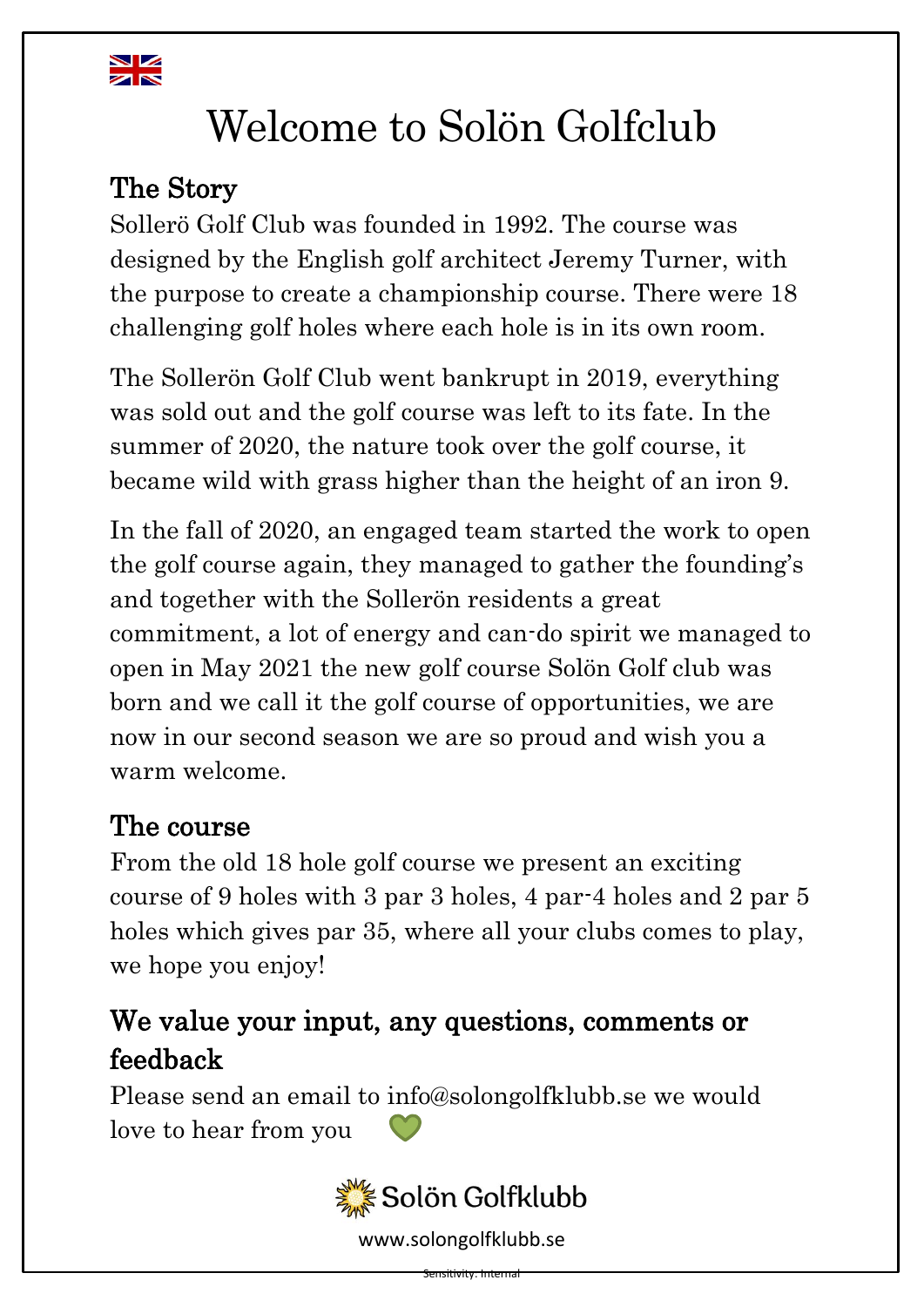

# Practical things

Car parking, water, toilets, food and drink you can find across the road at restaurant Jugen Jon

#### We have NO reception, we are ONLY digital

#### Tee-Time booking 8.00-16.00

Tee times is booked at [www.mingolf.se,](http://www.mingolf.se/) you will need a Swedish GolfID to be able to book a time.

If you don't have a GolfID and you want to book a time, please contact [Fredrik.admin@solongolfklubb.se](mailto:Fredrik.admin@solongolfklubb.se)

Note the email with your name, phone number time and date for the booking.

#### Play without booking, "Gutter for tee's" 16.00-08.00

After 16.00 / 4 PM we use the gutter for tee's, place your tee in the gutter and when your tee is in line then you can start. Start time every 10 minutes.

The price to play is the same all day, we value trust and honesty from all our guests.



www.solongolfklubb.se